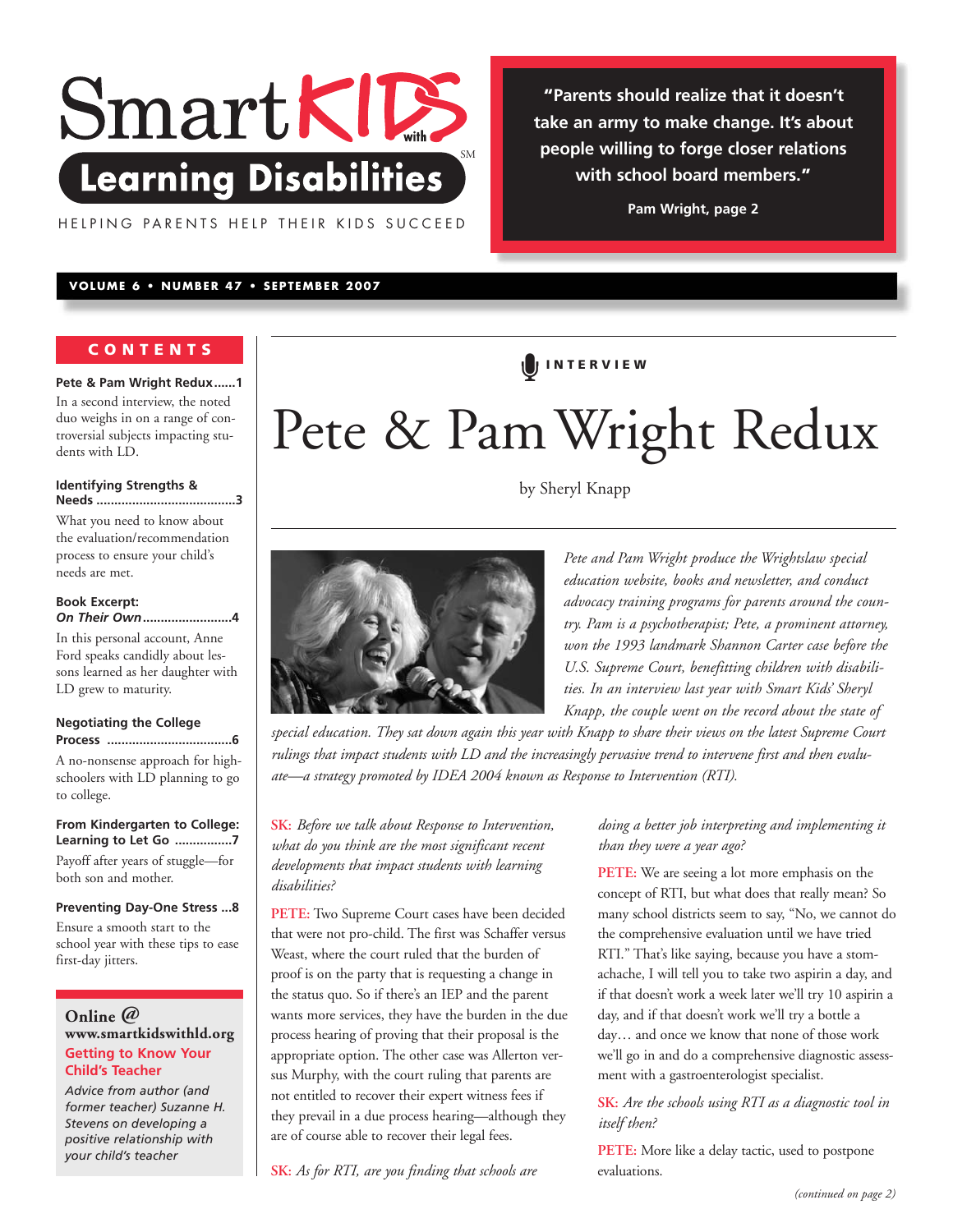# **Wrights Redux** *(continued from page 1)*

PAM: In theory it sounds good: We'll give an intervention and after two weeks we'll measure. But the success of this will depend upon having teachers who are proficient in understanding and measuring progress, skills and reading methods—and that's not happening. That's going to take a lot of time to happen. I think that's going to be the real Achilles heel of this program.

# **SK:** *So you don't think that RTI is making schools implement more research-based practices?*

**PETE:** I think that's certainly the intent, and there are districts that are probably doing that, but those aren't the districts we hear about. We hear about those that are using it to delay even doing an evaluation to see what the kid's needs are.

**PAM:** Change in schools takes a lot of time. I always think about trying to turn the Queen Mary around in the middle of the ocean; you don't just turn her on a dime. To train millions of teachers in these things when there's no real desire to do it, and in many cases I think it is a real problem. There's some good news possibly on the Reading First programs, where any state or district that accepts those funds has to use a research-based program, and for a while everything became research-based. Well, every manufacturer and publisher of programs just claimed that —often relying on anecdotal evidence—and nobody asked to see the research.

But actually kids' scores have been going up in reading nationally, since No Child Left Behind came in around 2002.

## **SK:** *Do you think this improvement is attributable to NCLB?*

**PAM:** Oh yes. We've seen big changes across the country. Yet states like Connecticut have objected to the idea of testing kids annually—and I'm thinking, you mean you're not testing kids every year? All states should be testing kids, and it should begin when they're first starting school. Get in when they're in kindergarten and there shouldn't be a problem when they're in third grade. NCLB is supposed to be reauthorized this year and I don't think it will happen because Washington is so polarized. There are some attempts to water it down on one end and the other end wants to tighten it up. It will be interesting to see what happens.

**SK:** *Any final comments?*

**PAM:** The US Department of Education put out

the word to all the states that, on state assessments, teachers can no longer read the reading test to a child and have the child respond—otherwise known as a read-aloud accommodation. I've received many emails from teachers from all across the country regarding this issue.

**PETE:** Teachers were sincerely concerned that their students were not going to be able to pass this test because this accommodation was being taken away, and they wanted us to intervene. They didn't realize that the issue here was to teach the kids to read rather than read to the kids and call it a proper accommodation on a reading test.

PAM: If you read it and they answer then you are testing their listening and memory skills, but you're not testing reading. Maybe now, if a child doesn't pass but has passed before because of the accommodation someone will say, "We'd better be getting these kids in kindergarten or first grade" because by the time these results are coming out the child is in middle school.

**SK:** *We closed the last interview with Pam offering parents advice on how to advocate most effectively for their children—most notably that they should "keep their emotions in check and not throw in the towel" and "not let their children stop believing in themselves." Is there anything you'd like to add?*

**PAM:** Parents should realize that it doesn't take an army to make change. It's about people willing to forge closer relations with school board members. Invite them to go to breakfast and educate them. Doing that in a very systematic way makes a huge difference. School board members often don't have a background in education, and need to rely on the superintendent and other administrators who are going to tell them what they want the school board members to know in order to make decisions.

*Sheryl Knapp is a literacy consultant and advocate specializing in learning disabilities. She is currently working toward her Associate level certification in the Orton-Gillingham methodology with a Fellow of the Orton-Gillingham Academy.* 

Correction: In the last issue Knapp was misidentified as a Fellow of the Orton-Gillingham Academy.

# $SmartKIR$ SM **Learning Disabilities**

**Publisher:** Jane B. Ross **Editor:** Louise Ackerman, LA Press **Contributing Editors:** Eve Kessler, Marcia Rubinstien **Designer:** Ann Pawlick

David Neeleman, *Chairman, JetBlue Airways, Honorary Chairman, SKLD*

#### **Board of Directors**

Lorraine Adams, Ginger Donaher, Suzanne Fields, Marjorie B. Gillis, Ed.D. *Director, Early Reading Success, Haskins Laboratories*, Lucy Karnani, Sally McNeela, Victoria Negley, Jane B. Ross, M<sub>S</sub>

#### **Professional Advisory Board**

Susan Baum, Ph.D. *Professor of Education, College of New Rochelle, NY*

Miriam Cherkes-Julkowski, Ph.D. *Educational Consultant and Diagnostician*

Candace Cortiella, *Director, The Advocacy Institute*

Peg Dawson, *Ed.D. Psychologist, Center for Learning & Attention Disorders*

Marcia Eckerd*, Ph.D. Evaluator and Therapist, Assoc. for Children & Families*

Judy Grossman, *DrPH., OTR, Family Therapist*

Elizabeth Hall, *Educational Therapist*

Jill Harkavy-Friedman, Ph.D*. New York State Psychiatric Institute at Columbia Univ.*

Noreen J. O'Mahoney*, C.S.W., S.D.A. President, Collaborative Advocacy Assoc.*

Lisa N. Rappaport, Ph.D. *Asst. Professor of Pediatrics, Albert Einstein College of Medicine*

Marcia Rubinstien, M.A., C.E.P. *Educational Consultant; Founder of NLDA*

Kristen Viesselman, M.A. *Clinic Director of Lindamood-Bell Learning Processes, Darien, CT*

#### **Parent Advisory Board**

Maryann Beltz, Judi Bernstein, Janet Brogan, Robin Colner, Kate Daniello, Kris DeLay, Marilyn Fezza, Stacey Hafen, Diane Hobbs, Tina Jones, Jean Kaiser, Gail Martino, MSW, Sally McDermott, Therese Raymond-Kline, Christine Smith, Joan Blackman Weaving, Sheryl Wengel

*Smart Kids with Learning Disabilities<sup>5M</sup>* is published eight times a year by Smart Kids with Learning Disabilities, Inc., a non-profit organization that supports efforts on behalf of children with LD and ADHD. Copyright © 2007 by Smart Kids with Learning Disabilities, Inc. Material may not be reproduced in whole or in part in any form without written permission from the publisher. To join SKLD, Inc. and receive the newsletter for one year, send a check or money order for \$25 to SKLD, Box 2726, Westport, CT 06880; or visit our website at: **www.SmartKidswithLD.org**

SKLD encourages parents to consult with specialists to determine the most effective course of action for their child.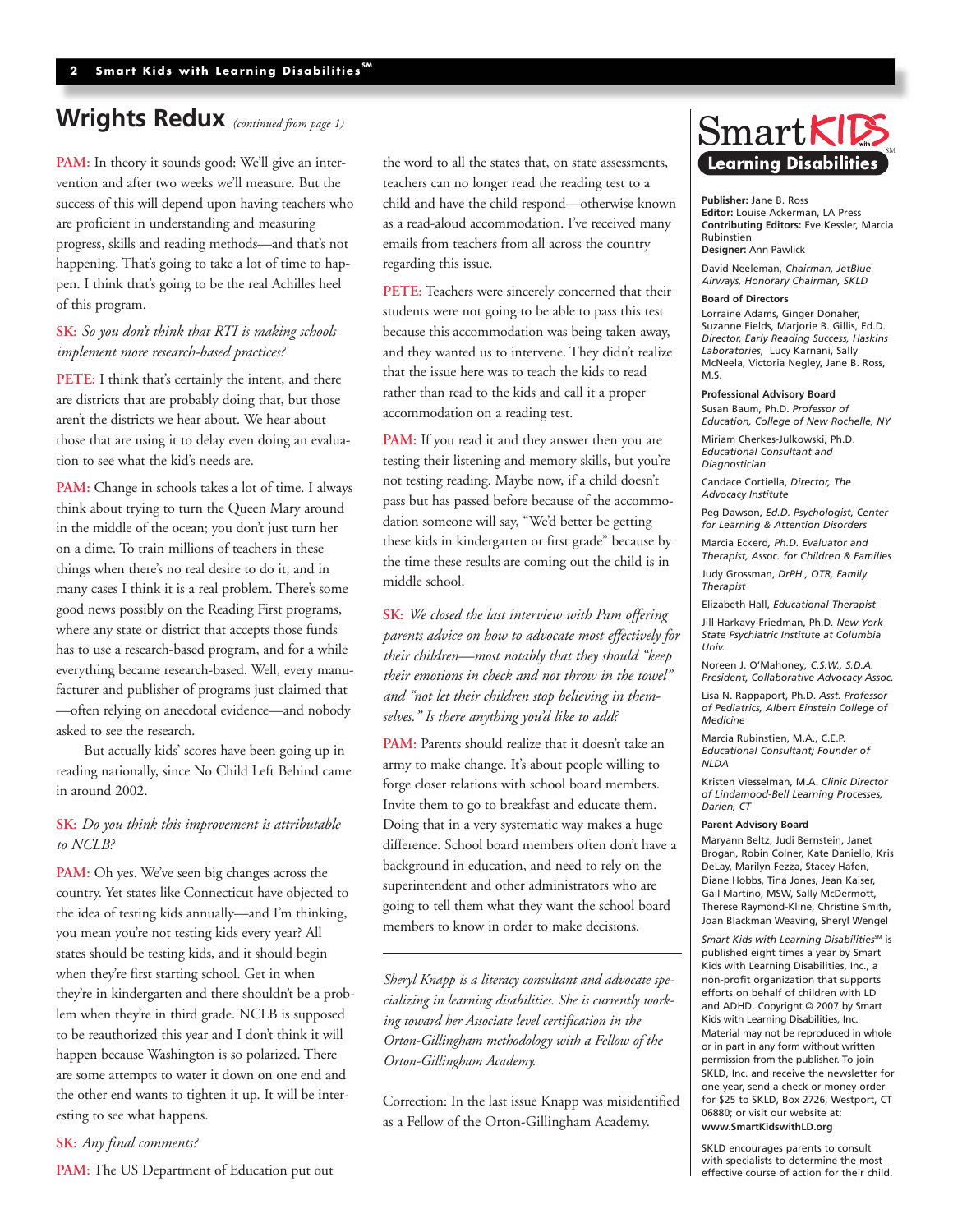# *Determining Eligibility:* **The Evaluation & Recommendation Process**

# by Eve Kessler, Esq.

The purpose of the evaluation/ recommendations process is to identify a child's specific learning strengths, needs and concerns and to make recommendations. A problem-solving process, it involves collecting information from various resources, such as informal and formal observations, reviews of background, schoolwork and records, discussions with parents and professionals, and standardized and specialized testing. Following are tips to help you:

■ Make sure you understand at the outset **the purpose of the evaluation:** Why is it being given? What areas will be evaluated? What information will be gained? What specific tests and subtests will be used and why? Are the evaluations administered in a language, form and manner likely to yield accurate information about your child's abilities academically, developmentally and functionally?

**■** Whether you or the district initiates an evaluation and whether it is to be performed by someone from the district or by an independent professional, be familiar with the **qualifications of the evaluator**. Get recommendations from people you respect before deciding whom to use, and make sure you have input into the choice.

■ When reviewing an evaluation, **ask yourself:** Does this sound like my child? How does this compare with other evaluations? What is getting in the way of my child being able to learn? How does this impact my child's ability to be successful in school?

■ To ensure your understanding, **get a copy** of the evaluation and recommendations and discuss them with evaluators prior to the IEP meeting. It is helpful for the evaluator to attend the IEP meeting and discuss his own report with the team.

■ An Independent Educational Evaluation (IEE) is an evaluation conducted by a qualified examiner who is not employed by the school district. Parents may obtain an IEE at their own expense at any time, but they have the **right to request an IEE, at the district's expense,** if they disagree with a district's evaluation or recommendations. If the district pays for the evaluation, it is the property of the district and becomes part of your child's educational records. If you pay for the evaluation, it is your property and the results need not be shared with the school-based team.

**■** If parents request an IEE at the district's expense, the district must, without unnecessary delay, either initiate a **due process hearing** to prove that its original evaluation is appropriate, or ensure that an IEE is provided at the district's expense.

■ If you share the results of the IEE with the team or if the

school pays for the evaluation, the **team must "consider" the results and recommendations** when making decisions regarding your child's educational program.

■ If new to a school system, consider informing your child's school of **past evaluations, services and supports.**

■ Prior to the IEP meeting, **provide the school with copies of the evaluations you plan to discuss.**

**■ Inform school personnel** of any services your child receives independently, outside of school. Ask that providers collaborate so everyone is on the same page.

■ Understand that the end result of the evaluation process is a **team decision** regarding eligibility and services.

**■ You are a key member** of the team and your input is valuable.

*Adapted from A Web Guide to the Special Services Partnership, published in 2006 by SPED\*NET Wilton (CT) and available online at www.spednetwilton.org. Kessler is President of SPED\*NET Wilton and an author of the guide.*

# **IV THE NEWS**

**Supreme Court Victory for Parents** Overturning a Federal Court decision, the Supreme Court ruled in favor of parents regarding their right to sue a public school district over their child's special education needs without legal representation. Traditionally, lower courts have barred parents from appearing without a lawyer in cases filed under IDEA.

**Computer Program Alleviates ADHD Problems** According to a recent article in Education Week, Swedish researchers have found that a computer-based training program helps sharpen the working memory skills of children with ADHD, and in the process alleviate

some associated problems with attention, impulse control and problem-solving.

**Cause or Coincidence?** Cautious optimism accompanied a report of consistent gains on state test scores since the enactment of No Child Left Behind. Using three years of data, an evaluation study by the Center on Education Policy showed that test scores rose in most states. Unfortunately the upward trend does not include students with LD, results for whom were not included due to methodological limitations. The report futher noted that the law cannot be identified as responsible for the improvement as there was no way to isolate the impact of any single initiative, many of which had been initiated by states prior to NCLB. The entire report is availabile online at www.cep-dc.org.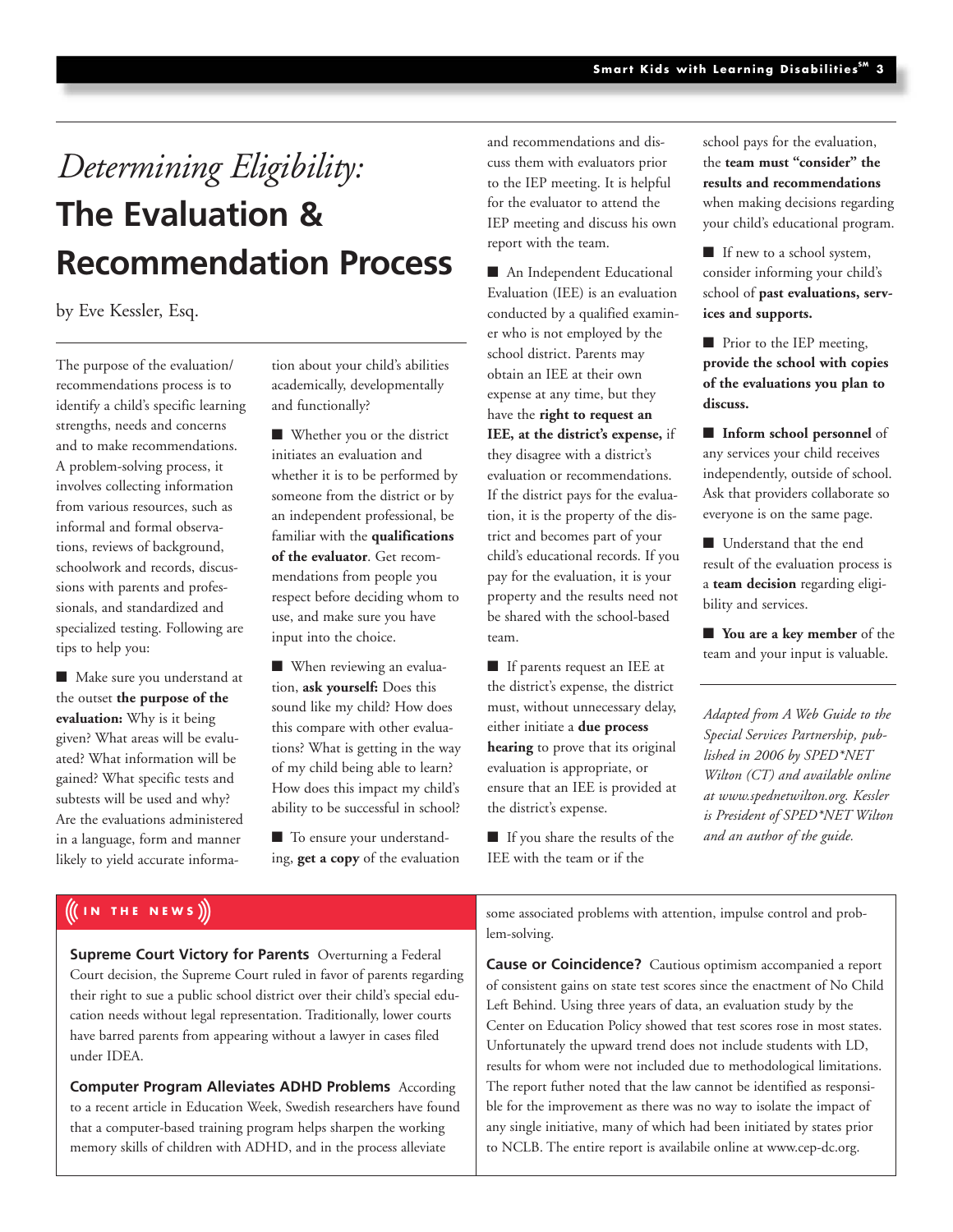# On Their Own **BOOK**+**EXCERPT**

by Anne Ford with John-Richard Thompson

*Writing in her new book about addressing the future for our children with LD and ADHD, Anne Ford is the friend we wish we had someone who's been on the journey ahead of us, who speaks honestly but with compassion about the issues facing us as our children finish high school and prepare to leave home. Below are excerpts from* On Their Own: Creating an Independent Future for Your Adult Child with Learning Disabilities and ADHD, *a compendium of advice gleaned from Ford's own experience raising Allegra, who is now an adult living successfully on her own.* 

Here is a checklist of realities I have struggled to learn and accept:

# ■ *I'm not alone, even though I think I am*

For some reason, parents of LD children and adults all too easily believe they are the only ones going through something like this, that no one understands, and they are destined to go through it all alone…The reality is that we are alone sometimes—even in twoparent households. Yes, there are hundreds of thousands of other parents undergoing similar trials, but right then, in the moment after you've hung up the phone after a heated argument or just learned of yet another unexpected difficulty, no amount of imagined

camaraderie helps ease the situation.

# **■** *I don't know what I'm doing or if I'm doing the right thing*

This is a feeling that hovers in the background all the time. Well, guess what? No one is perfect. You're not. I'm not. No one is, and not every decision we make will be the best one, or even all that good. The reality is that no one else in your situation could do a better job than you are doing right now.

# **■** *If you need help, ask for it*

Oh, what a hard lesson this was for me. I spent far too many years thinking I could handle things on my own without help from family, friends, or the professional community. Now it's quite the opposite, especially when it comes to professionals. If I don't know something, I ask. If I don't feel qualified to handle a situation or advise Allegra, I find someone who can. Don't be shy.

# ■ *You don't need to know everything*

When asking for help, try not to get tangled up in insecurities about your own lack of knowledge about LD. I spent 12 years as chairman of NCLD, I raised a daughter with LD and wrote a

book about it, and I still have trouble explaining Allegra's disability when someone asks. I sometimes meet parents who understand every bit of obscure jargon and can expound at length on the very latest of research findings. And me? A phrase like "nonspecific nonverbal, global disabilities" leaves me standing still, blinking, trying like mad to appear as if I know what the heck it means. I am not denigrating these parents. Obviously, it is preferable to know as much about your child's particular situation as possible; but if you don't know or can't quite understand it, have faith that there are professionals out there who can help you.

# ■ *Not everyone will understand your experience*

This is a reality that feeds our occasional sense of isolation, but it's a fact that sooner or later we all need to come to terms with. Not everyone understands our situation. Friends and relatives may nod and make sympathetic sounds, but it's almost impossible for anyone to really know what you're going through unless they have a child with LD of their own. Rather than waste emotional and intellectual energy on wishing they understood, try to channel that energy in positive ways. You can start by trying to release any lin-

gering resentments. Ask yourself this: Would you understand if the situation was reversed? (First, impulsive answer: "Of course I would!" Second, more honest answer: "Well, maybe not.") No matter how compassionate, no matter how sympathetic, only another parent in a similar situation truly knows what you are going through.

# ■ *Wanting to rip someone's head off is normal, if not advisable*

Now that you've followed my advice and become a serene and tranquil person free of all resentments, what about those times when someone says something so outrageous and hurtful that you feel you really have no alternative other than to kill them and bury them in the backyard? This is when your best friend hears that your son finally has a girlfriend and reacts with a shocked, "Really? But what would she see in him?"

My personal pet peeve is when someone casually compares Allegra to someone much more disabled than she, for example someone with severe mental retardation. This often comes with a bit of unwanted advice. "Have you thought about sending her to an assisted-living home?" asked one oh so helpful friend, who knows Allegra has been doing quite well living on her own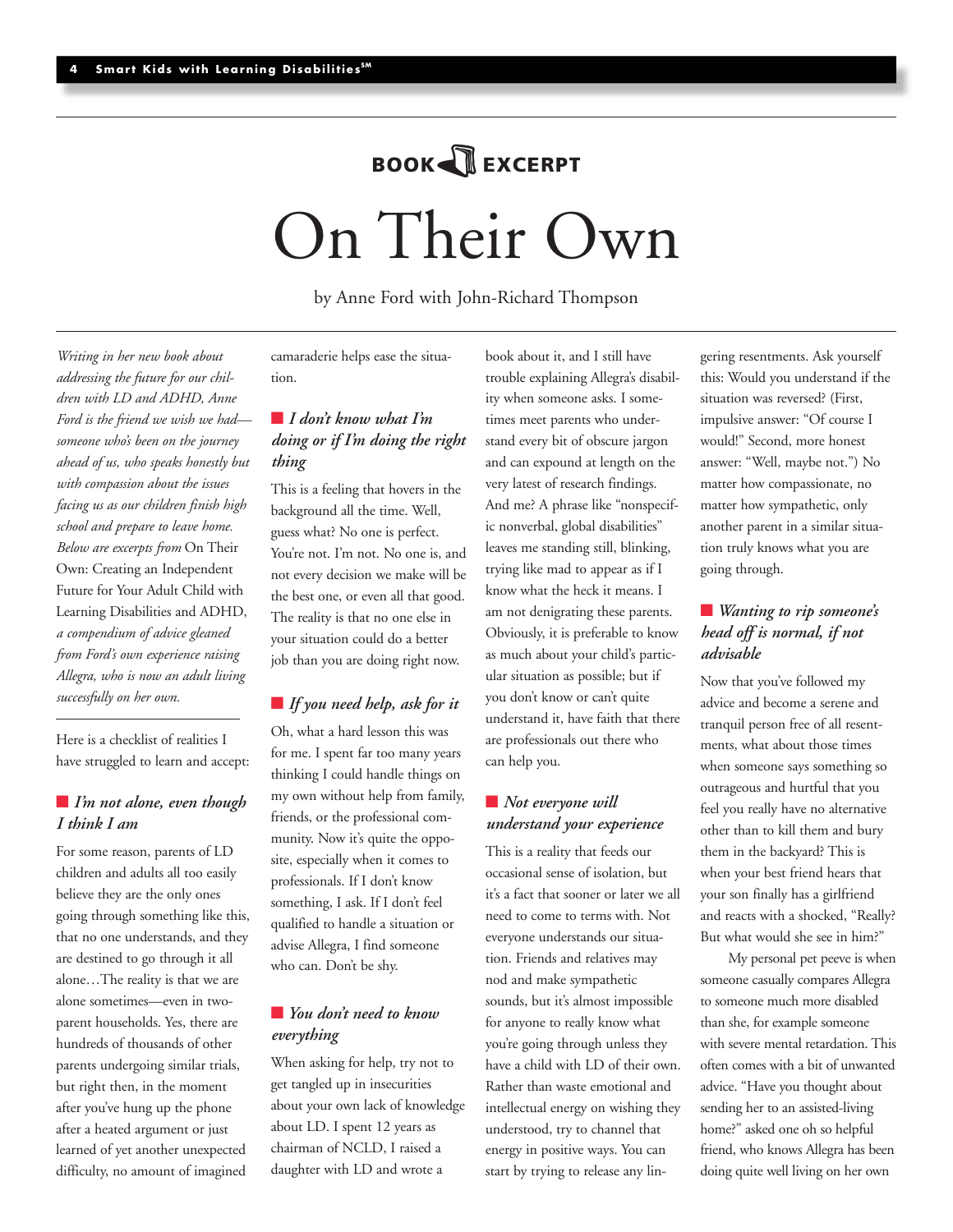for the last 10 years.

What do we do in such situations? Grit our teeth. Bear it. Try to remain calm and civil. Maybe try to explain the situation in a way that might help them understand, even if they are impervious to such explanations.

Then again, sometimes it's fun to just let them have it.

# ■ *No matter how bad things get, someone else has it worse*

You will always be able to find someone with a situation far worse than yours. I could list countless examples, but so could you. Think about it.

# **■** *It doesn't end*

This used to be something I refused to accept. I clung to the idea that a cure was just around the corner and someday all the difficulties would disappear. I still cling to a version of the idea in which Allegra's LD doesn't completely disappear, but we'll learn to accommodate the challenges and lessen their impact to a manageable and even negligible level. Wishful thinking? Maybe. But maybe not, which leads me to the next reality.

# ■ *Don't give up the fight*

Days, weeks, and even whole months will come along when you'll want to surrender, throw in the towel, and say, "I've had it, I quit!" This is how it happens for me. "I can't do this anymore," my interior voice says. "I'm tired—I'm really tired. I've been doing this every day for almost 35 years. I have a child who has been hovered over all her life, and now I feel like I've created an adult who still expects to be hovered over and not challenged. It would be nice if someone else could take over some of this." And so it goes, mostly when I am physically tired, but it only lasts a little while, usually overnight. The urge to surrender comes and goes. The pressures build, and with them comes fatigue, and then my mind wanders into self-pity or thoughts of escape…

Well, okay, fine—for a while. But sooner or later things settle down and the urge to surrender fades, and I once again face the daily challenges and continue to do so until the next time. Often, all it takes is for me to hear her voice.

It's a roller coaster, isn't it, this parenting thing we do? Ups, downs, unexpected curves, and sometimes unexpected heights.

# **■** *Learn to laugh at it all*

Remember in Reader's Digest, the section called "Laughter Is the Best Medicine?" How true that is.

Humor has been a saving grace in my family, with Allegra's own sense of humor at the forefront. While all the rest of the uncaring, uncomprehending world swirls around us, we have learned to take refuge in a simple laugh at our own foibles and difficulties. I truly

don't know what life would be like for us if we didn't have this as a buffer.

*Excerpted from* ON THEIR OWN: Creating an Independent Future for Your Adult Child with Learning Disabilities and ADHD *by Anne Ford with John-Richard Thompson. Copyright © 2007 by Anne Ford. All rights reserved. Reprinted by permission of Newmarket Press, www.newmarketpress.com* 

### **Special Author Appearance**

Ford will be discussing her book at an author's breakfast, presented by

Smart Kids, on **October 18th** at the **Stamford (CT)** Marriott. For those interested in coming to the event,



email info@smartkidswithld.org

## **THE PARENT-CHILD BOND: LEARNING TO LET GO**

By the time a child reaches the final years of high school, parental encouragement or the lack of it is a given fact. It has either been there and been effective, or it hasn't. Hopefully, the first applies to your situation, but if not, is it too late? If you have come to the party late and only now realize what you should have said or done to make things better, is there action you can take to remedy the situation?

The first thing you can do, starting today, is to stop the behavior you now realize may have added to the problem. . . .

Genuine encouragement is not only desirable, it is critical. It is the most valuable thing you can give to your adult child. Let others in his world hand out the criticism and blame, as they invariably will. Your role should be that of encourager-in-chief and to be the one person your child feels understands him best. Even when you have an opinion that you feel you simply must express, you can do it in a way that helps rather than impedes. . . .

If you already have the kind of relationship in which your child tells you everything, good for you. That can certainly make things easier, especially during difficult times. The ideal is to develop a relationship in which you talk about everything, and feel comfortable asking any question, no matter how personal. This is not an easy thing, especially for those unused to such direct communication, but you want your child to be able to talk to you about anything at all. If you can't answer your child's questions, find someone who will. Don't get overwhelmed or embarrassed or bogged down in judging the situation, and don't let it go. If a sibling or another relative can give a better answer, by all means let them try. Maybe a psychiatrist or social worker can provide the answers. It doesn't matter who, so long as the child gets the needed answer.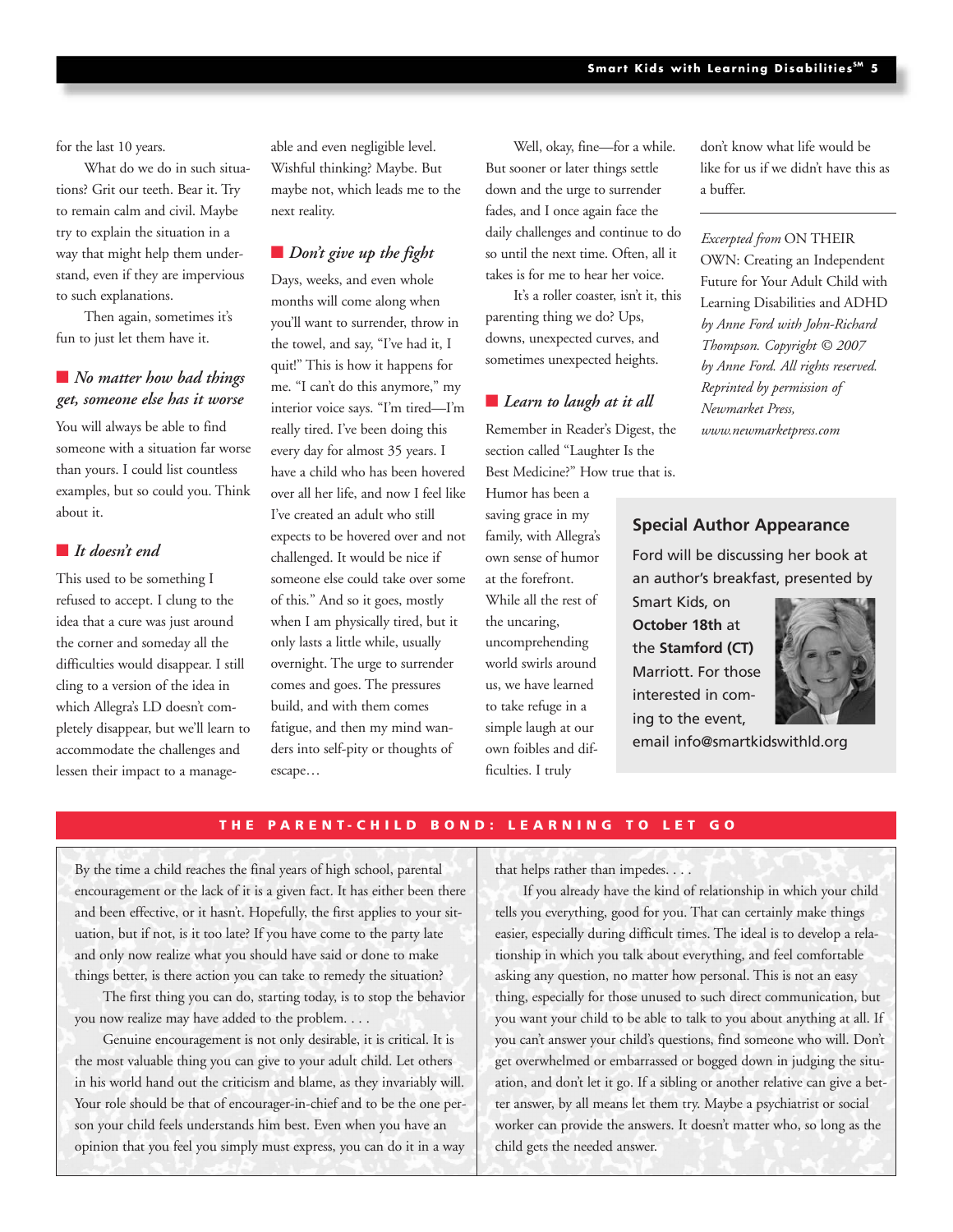# **S KLD PROGRAM**

*Negotiating the College Process*

by Eve Kessler, Esq.

# Navigating the college process is a daunting task for any highschool student. But for students with learning disabilities or special needs, it necessitates an even greater amount of planning and preparation.

#### **Start Early**

The planning process ideally should begin in the ninth grade. Students must be part of their transition planning, attending IEP or Section 504 meetings, becoming familiar with their test results, and understanding how their disabilities impact their learning and the compensatory strategies they've developed.

You and your child should meet with the high school guidance counselor and college placement advisor early in the year to discuss the transition process and familiarize yourselves with your responsibilities.

#### **Prepare for Admissions Tests**

Accommodations, especially those needed for test-taking should be clearly delineated in your child's IEP or Section 504 Plan and recommended in the most recent psychoeducational evaluation. An up-to-date evaluation, less than three years old, must include a DSM IV diagnosis and specific recommendations targeted to address each learning challenge. If put in place early, accommodations such as extended time, a quiet environment or use of a computer will be more easily accepted for standardized college admissions tests.

#### **Try Out College**

Your child might consider a summer pre-freshman preparation program to help her understand college culture and the difference between high school and college

workloads. It will also give her an opportunity to try out her selfadvocacy skills—for example, seeking out teachers for additional help as soon as she begins to struggle. If self-advocacy proves to be a problem, find ways to practice the skill before she's a true freshman.

#### **Identify Schools**

Your child must love the school and the school must be a good match for her. For example, would she prefer a vibrant city campus or a small rural campus?

There are no special education and IEPs in college. Classwork itself cannot be modified, but support is available. Determine what accommoda-

tions your child might need and match them to those the college offers.

Some schools have formal

support programs that provide tutoring, priority registration, etc. and call for separate applications. Others offer informal support that requires students to articulate their learning disabilities to each teacher and access the services themselves. Services may include tutors, notes or note takers, readers, scribes, tape recordings of lectures, assistive technology, psychological counseling and study skills workshops.

It will be up to your child to learn whether services are provisional or guaranteed, and what documentation is required to access accommodations. She will also have to make the initial contact, register with the Office of Disability Services, and put a plan in place.

Finally, a foreign language waiver can be considered. Many colleges allow substitutions as long as the student takes five academic subjects.

**SKILLS FOR COLLEGE-BOUND STUDENTS**

#### **Before College**

Learn about yourself and how you learn. Are you an audio, visual or kinesthetic/tactile learner? (You'll need auditory skills to succeed.)

Improve your study habits—and be prepared to study hard.

Know grammar and basic math skills.

Develop your own shorthand for note-taking.

Improve writing skills for taking essay tests and writing papers.

Work on self-confidence. Take on tasks that appear to be harder to build self-confidence.

You are your own advocate. Learn to talk to teachers and ask for what you need.

#### **At College**

The keys to success in college are organization, time management and having realistic goals.

Register with the Office of Disability Services right away. Better to have paperwork in place and never need it than to need it and not be able to access it.

The first semester is a transition. Have a study plan. Set a goal to pass your classes and avoid academic probation.

Seek help as soon as you begin classes. Know where your tutoring center is and who can give you the extra help you need.

*(Adapted from the recommended skill list of Manhattanville College Disability Services)*

*This article is based on information presented by Educational Advisor Geraldine C. Fryer, CEP, Jean Baldassare, Director of Disability Services, Manhattanville College, Purchase, NY, Dr. Fran Apfel, Director of Disability Services, Norwalk (CT) Community College and parents Joan Blackman Weaving and Nora Jinishian, at a presentation sponsored by Smart Kids. Eve Kessler, Esq. is President of SPED\*NET Wilton (CT) and a Contributing Editor of Smart Kids.*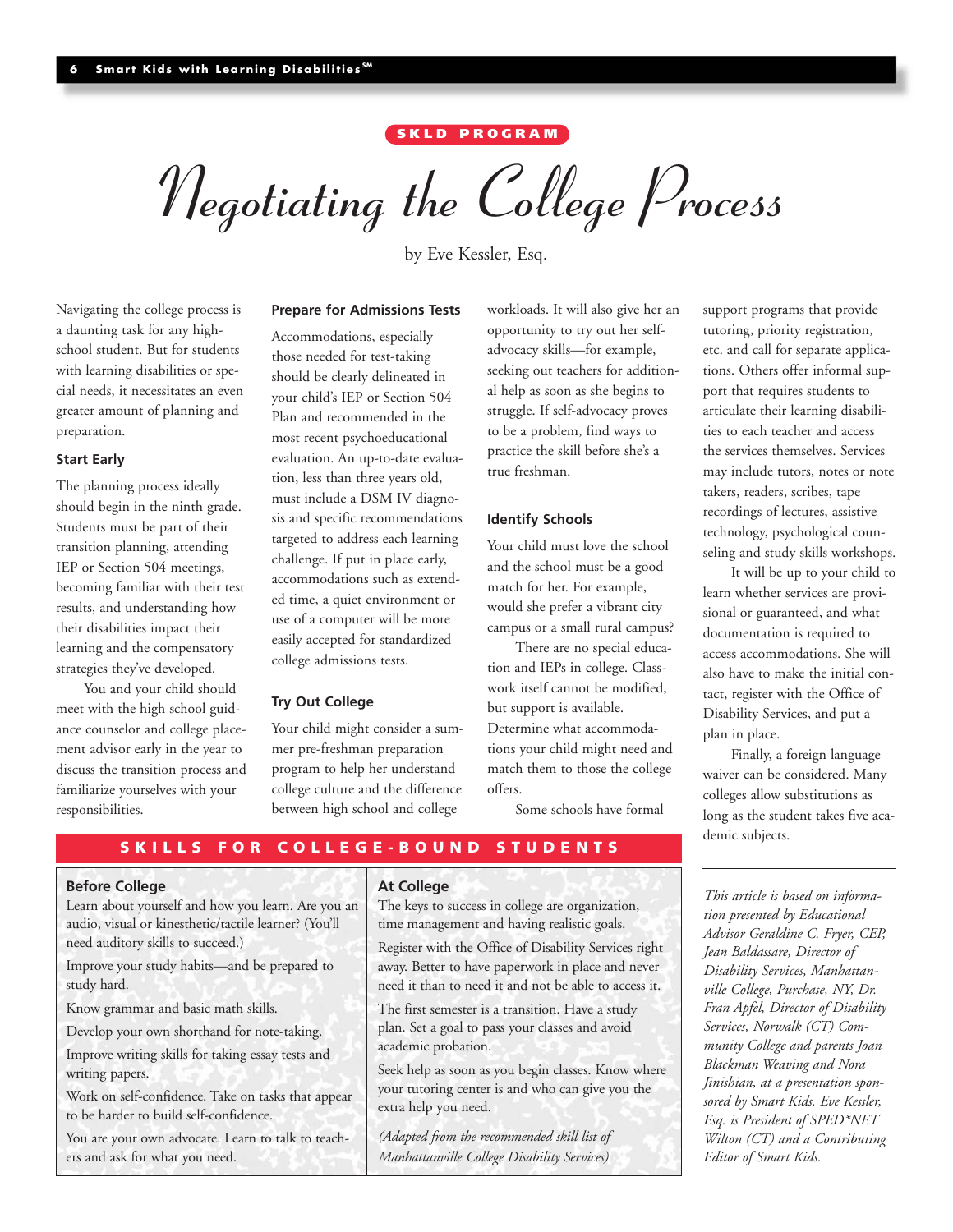

# **From Kindergarten to College** *Learning to Let Go*

by Judi Bernstein

When my son was in kindergarten I told his teacher that something wasn't right. He was the only child in his class who couldn't fill in the rhyming word. I was told I was the overbearing mother of an only child and that it was just developmental; he'd catch up.

For first grade, I followed my instincts and sent him to a private school. He couldn't rhyme or recognize sight words, had difficulty with sequencing and was very aggressive. When he was evaluated, they told me he'd have to go to a special school for kids with LD. But Alec said, "You're not going to make me go to a different school, are you?" I told him and them no, and hired a tutor to work with him three days a week after school.

When we moved to a new community the following year, Alec was reevaluated. He had trouble with memory, word retrieval, sequencing, handwriting, math and reading. I was told he had NLD and dyslexia. When I asked, "But what will I tell my child?" the school psychologist said, "You'll tell him he has learning disabilities."

I didn't want to do that. I'd been told I had learning disabilities as a child, and I was afraid he'd be as broken by his educational experience as I was. Instead I told him he was a bright, smart, funny kid and that it was a good thing we learned early on about his different learning style so we could teach him in the way he needed to learn.

I did everything in my power to alleviate the pressure so he wouldn't be afraid to go to school. In middle school, I read him just enough of a new book to get him

into a story. I scribed for him. We worked on social skills. When he got anxious, we'd talk about the "what ifs." What if I can't get it right? What if I get lost? We'd get in front of his anxieties by talking them out ahead of time. And when we locked horns, I told him I'd back off and become his consultant, letting him take control since he had proven to be responsible, smart and able to navigate his bumpy road. It was time to start letting go.

Alec is very competitive and his friends were hugely successful. When he wanted out of Special Ed, I agreed. I knew he could advocate for himself, and I'd have done anything to earn the money needed for a private tutor. When he was told he couldn't take algebra with his friends in eighth grade, he asked to take an algebra readiness test and went in every morning before school for extra help. He completed algebra I in eighth grade and moved on to geometry in high school. That was the beginning of his success.

In high school, we kept him in Special Ed for the first months with the same accommodations as before, including extended time, a laptop in the classroom and an agreement that his teachers would not call on him unless he raised his hand. But it soon became clear

that he knew how to learn. He charmed his teachers and was successful even in honors calculus and AP physics—with many earlymorning visits for extra help. I'd never have believed he'd make the honor roll every term.

The high school guidance department tried to dumb down his choice of college, but he was determined to apply to every college offering a major in theater lighting. He got into every school he applied to with the exception of his safety and one school at which he was wait-listed. I had to let go of my concern and let him do what he has a passion for.

Alec will be a senior at DePaul University this fall. He has done well in every course except rendering, due to his visual-spatial issues. As he left to design lighting for a touring opera company in Italy this summer, he got word from DePaul that he has received the Susan & Bob Wislow Scholarship—an award based on criteria including professional potential, discipline and collaboration.

As Alec moves forward along his career path, I suspect he will continue to find the success he has experienced in the past. In my view, this is primarily due to our support for his intellect, his independence and his passion.

| <b>States Receive Federal Grade for IDEA</b>                           | vention." If they don't improve within a few years, they could face     |
|------------------------------------------------------------------------|-------------------------------------------------------------------------|
| Compliance                                                             | the loss of federal aid.                                                |
| States recently received their first federal report cards judging them | • Ensuring that students with disabilities have a smooth transition     |
| on how well they implement IDEA, particularly the \$10.5 billion       | from the public school setting to college or into the work force        |
| program that provides students with specialized programs to fit their  | proves problematic. The law says 16-year-old special ed students are    |
| educational needs. The AP reported the following results:              | supposed to receive help developing plans for life after public school. |
| • Just nine states were in full compliance with the program-Alaska,    | The department concluded that more thought and work needs to go         |
| Connecticut, Hawaii, Michigan, Oregon, Pennsylvania, Tennessee,        | into those plans.                                                       |
| Virginia and Wyoming.                                                  | · State oversight regarding local school districts' compliance was      |
| • Remaining states were labeled as "needs assistance" or "needs inter- | found to be weak.                                                       |
|                                                                        |                                                                         |